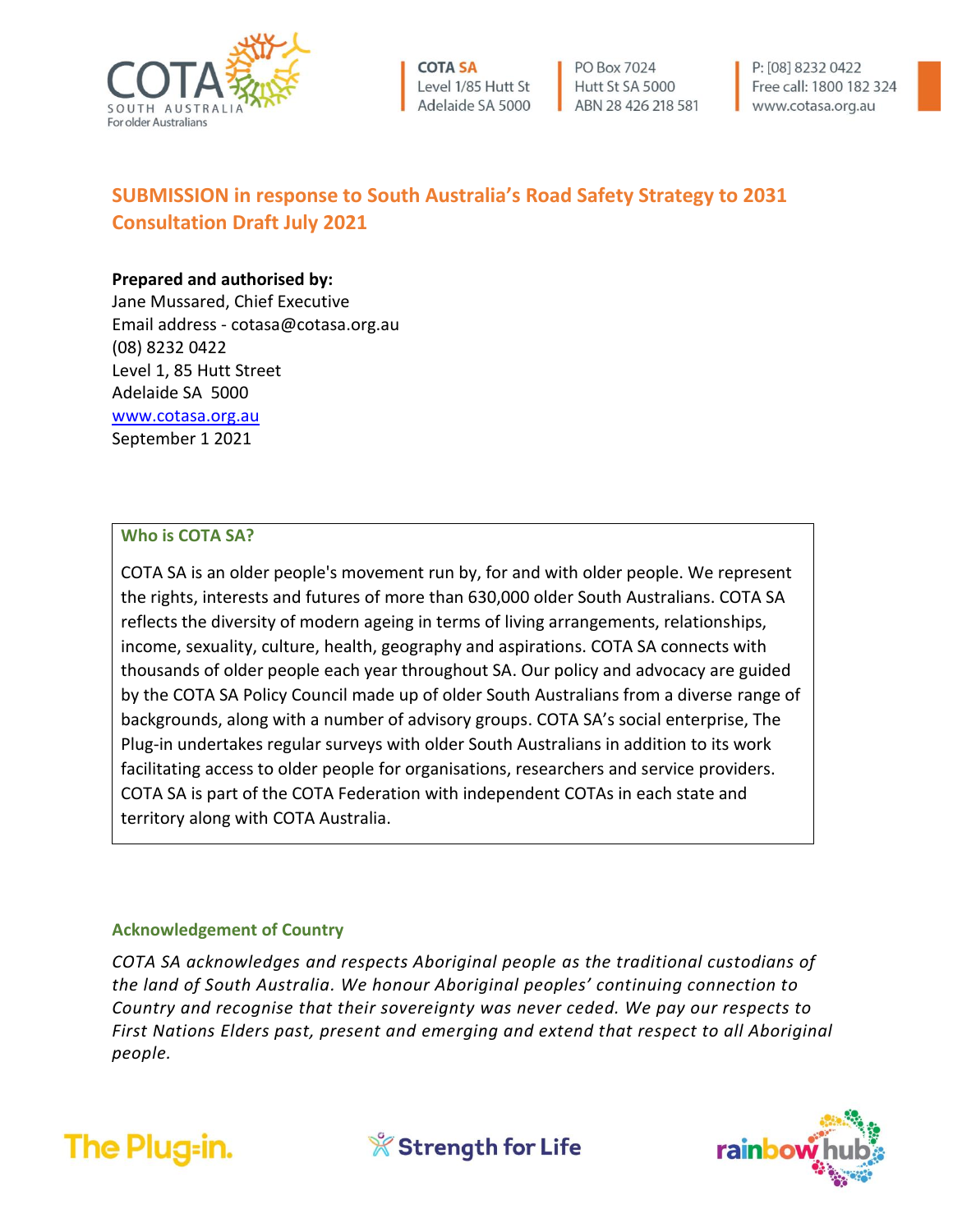### **INTRODUCTION**

COTA SA welcomes the opportunity to comment on the Consultation Draft for a new South Australian Road Safety Strategy to 2031.

Our submission is based on ongoing inquiries and feedback to COTA SA, input provided in response to a call out about the review, consideration by the COTA SA Policy Council and advice from COTA SA's advisory groups including –

- Goolwa Victor Harbor Advisory Group
- Rainbow Hub Advisory Group
- Yorke Peninsula Group
- Climate Change Advisory Group.

Importantly, it is also gleaned from COTA SA's regular engagement with older people through our listening posts held in shopping centres across the state including in country SA.

We commend the consultation draft as an impressive, fresh and complete road strategy, paying attention to the vital contributions of both a "culture" of road safety and various infrastructure and transport options toward the 2031 outcomes.

We particularly note the use of data to refresh thinking in developing both the focus areas and the strategies and the systems approach with each of the four pillars that lead to safe roads. We support the sharp focus on actions that will directly impact the numbers of deaths and serious injuries on South Australian roads. While the targets are ambitious, we applaud this ambition and support the breadth of key strategies that pay serious attention to the complexity of road safety.

### **ROAD USER BEHAVIOUR**

There was considerable support for the social model approach described on page 36 as the framework for influencing road user behaviour.

### **VEHICLES ON OUR ROADS**

We note the data on page 32 about the age of vehicles on our roads against age groups that suggests that the average age of vehicles registered to drivers aged 70+ is higher than the average age for all vehicles in SA. We support Key Strategy 25 and 34 as useful and constructive opportunities to influence the uptake of safer vehicles by vehicle owners.

### **OLDER ROAD USERS**

The changing age profile of our community means that it is a fact that older people will continue to grow as a proportion and raw number of our road users, whether as drivers, passengers, cyclists or pedestrians.

While it is important not to unfairly inflate the risk for older people including older drivers as the media has often done, we support the inclusion of older road users (age 70+) for the first time as a "strategic focus area". While making up 13% of the population, they represent 23% of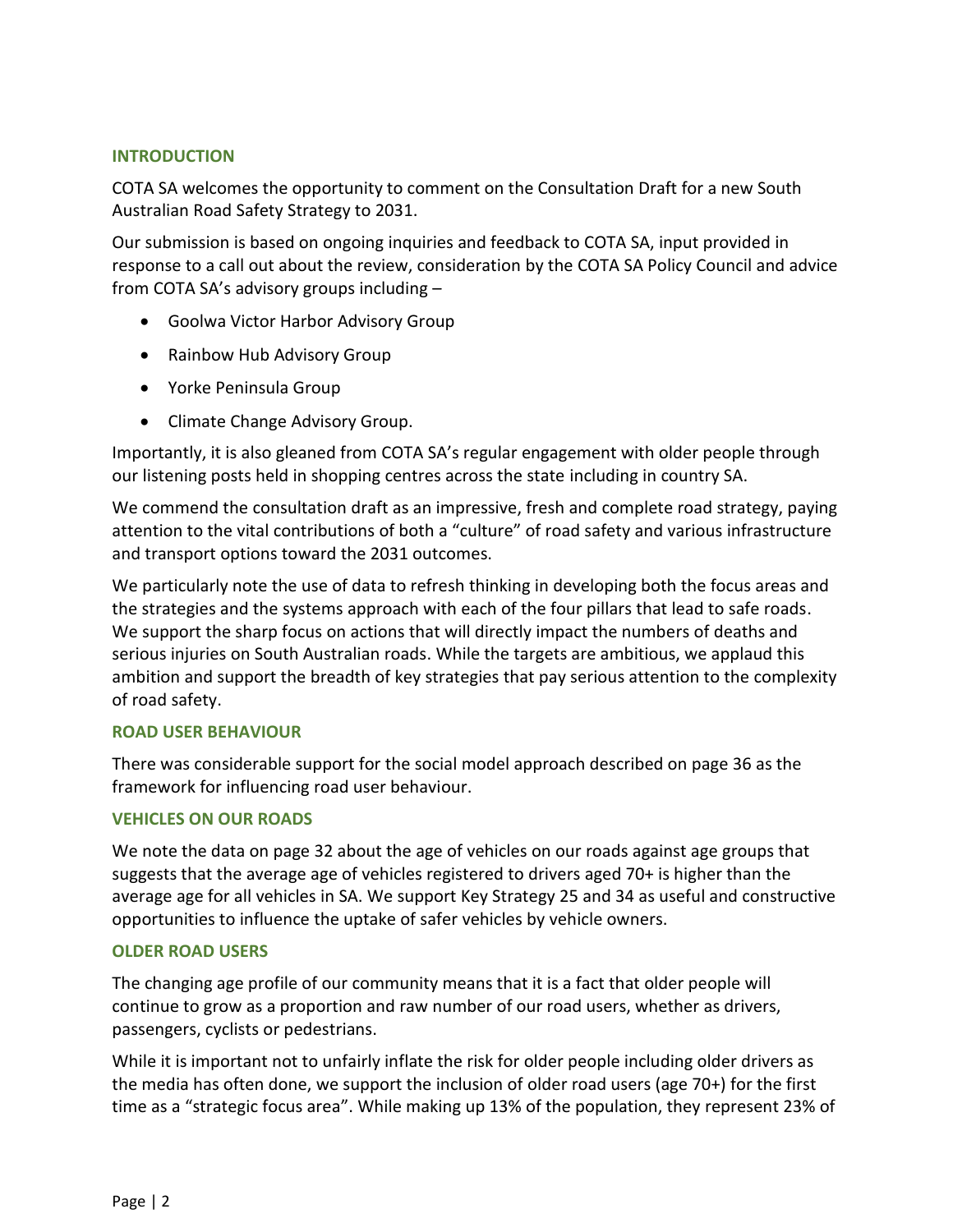fatalities in SA. The consultation draft acknowledges that a number of factors contribute to this and the data used, and the strategies proposed are better nuanced than we have previously seen. Importantly the consultation draft recognises that older drivers are involved in a relatively small number of crashes but that for both older drivers and other older road users, the outcomes are likely to be more serious.

The factors that create risk for older road users include –

- Underlying frailty or ill health which increases the risk of injury from any crash
- Higher likelihood of using an older vehicle
- Increased likelihood of serious injury as a pedestrian
- An increased likelihood of a medical condition or event.

We regularly talk to many thousands of older South Australians. This includes through our Listening Posts. Transport, mobility and the freedom of being able to drive oneself features heavily in almost all of those conversations. We hear variously that loss of a licence is "a dagger to the heart" "a damned nuisance" and "devastating". We also hear from some older people that they know of drivers in their community who they believe should not be driving but continue to do so because they believe they have no other options. This is especially part of conversations with older people in our regional areas.

One of the very urgent priorities for older people – especially in rural areas - is exploring transport alternatives. While some limited medical, health and aged care related transport options are available in many places, these do not easily facilitate engagement with community and friends including on weekends and after hours. They tend to be very task oriented and lack opportunities for spontaneity and flexible timing. In regional areas where distances and design allow it, mobility scooters have become an increasing response to this.

We absolutely support what we think is implied in Key Strategy 35 - "a tailored program will be developed for older South Australians dealing with the key contributing factors to them losing their lives or being seriously injured on our roads."

It is the direct experience of COTA SA including through our delivery of the Moving Right Along project that was funded by DPTI until 2019, that older road users get great benefit from road safety education that is targeted to them, delivered in non-threatening ways such as through volunteer peer educators, is available offline, and which enables conversations and planning ahead about future road use.

Rich proactive education and discussion with older road users on a statewide basis should include -

- Learning about alternatives to driving
- Transitioning to public or other transport from driving
- Consumer awareness about the value of safety features including those more likely to be standard in new vehicles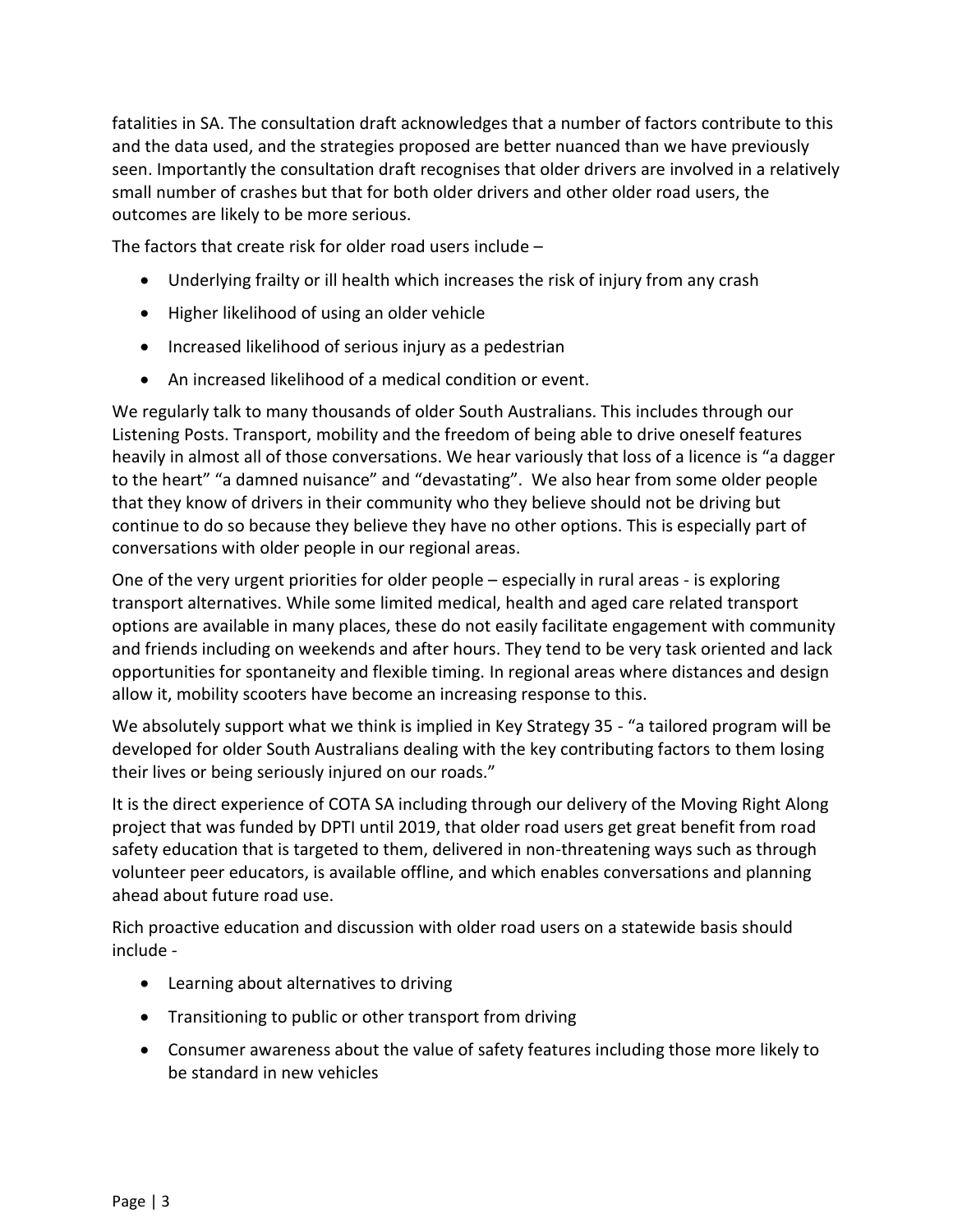- Learning to use public transport including new digital timetable, information and ticketing systems
- How to access education about safe travel with a caravan
- Keeping updated about changes to road rules
- Being safe pedestrians including in mobility scooters
- Making decisions about whether to continue to drive
- Modifying own driving not at night, limiting to short distances
- Modifying a vehicle to suit changing physical needs
- Having difficult conversations with a family member or friend about whether their driving is safe.

# **ROADS**

As part of the consideration of safer roads and road infrastructure, we have received feedback about the importance of clear signage including that assists navigation and thus reduces distraction and improves driver confidence. Good signage is also a priority to alert drivers to an upcoming problem and when speed or conditions change whether on a temporary or permanent basis. The feedback we have had is that signage used must be consistent and part of ongoing education and awareness campaigns.

The rapid growth of areas such as Mt Barker has contributed to congestion and risk that must be better managed as part of urban development. This includes improving public transport options. We note that this sentiment about upgrading public transport in large and growing regional centres is reflected too in the submission from the City of Mount Gambier to the Regional Public Transport Review<sup>1</sup>.

We received specific feedback about the need for better signage and support for road user on the South East freeway, including in the event of road crashes.

A further strategy could be added to complement strategy 36 that aims to make road crossings easier for older people to use. The additional strategy should enable the identification of additional road crossing locations to support access to, and movement within, regional and local business precincts including to support economic development as well as road safety.

# **WALKING, CYCLING AND PUBLIC TRANSPORT**

Public transport is an important mode of transport for older people and could become more so with better promotion and attention to age friendly design. We suggest that Strategy 50 be broadened to encourage a mode shift rather than just promoting the benefits of public transport for example *'Continue to improve service levels and promote the benefits of public transport to encourage mode shift and increase patronage'.*

<sup>1</sup> Submission by the City of Mount Gambier March 2021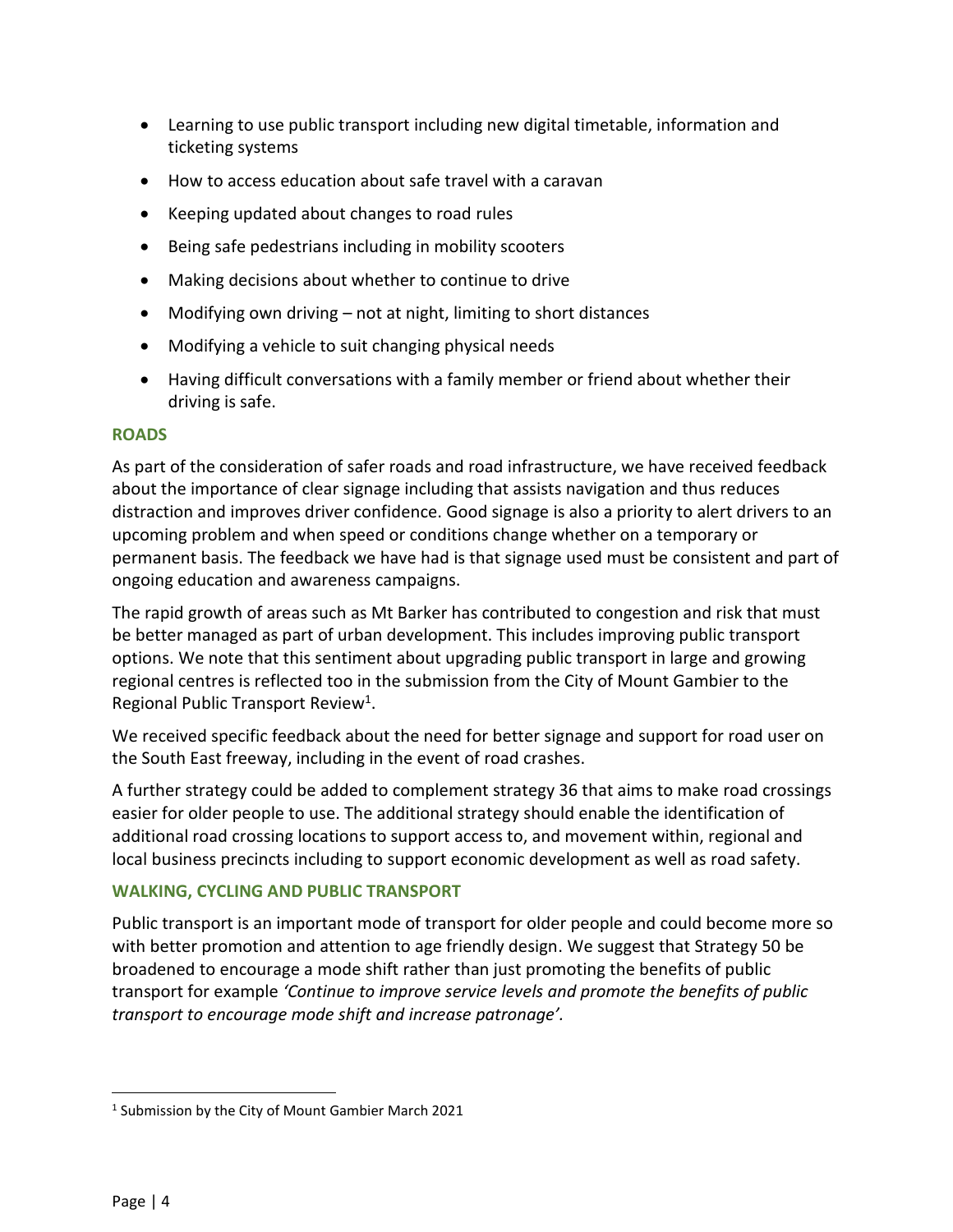We support the assertion on Page 52 that public transport is the safest form of transport and that it is a direct contributor to reducing congestion, pollution and driver error. We would encourage trials for example that increase the availability of more frequent and free (or very low cost) buses for all users along a selection of major routes, to measure impact on both traffic accidents and public transport use.

Among the increasing number of cyclists on our roads are older people. While cyclists are referred to in the Strategy, there needs more emphasis in the recommendations. This might include Park N Ride facilities for cyclists at train and tram stations. In research undertaken including by COTA SA constituents, most such stops have inadequate or no provision. Equally additional wording to key strategy 41 could encourage better designed cycle lanes for example to allow for more dedicated spaces for cyclists rather than just a line painted on a road, e.g. it could be worded 'Safer and more connected walking and cycling infrastructure *with consideration given to the separation of cycle lanes by physical barriers*'.

# **REGIONAL AND REMOTE SA**

It is particularly worth noting, as the consultation draft does on page 18, that regional South Australia "is aging (*sic*) at a faster rate than that of Adelaide". Indeed the age profile of regional SA is ahead of the curve and is, in many areas, already at the point that will be commonplace in 2040 or 2050 throughout urban Australia.

We suggest that added to the strategies on p45 for older road users should be exploration of transport options especially in country areas. This will include providing better and ongoing support for community transport providers. We note these are implied on p55 and in Key Strategy 58 but we would caution that options that require use of an App or digital connection are unlikely to be accessible to all older people. In our recent country listening posts fewer than half of those people we spoke to were active and proficient online.

We also note the great enthusiasm, especially during COVID's border restrictions, for travel throughout SA including with caravans, off road and on roads that may not be familiar. We note the availability of training programs to support safe towing, caravanning and four-wheel driving and encourage the promotion of these.

# **OTHER ISSUES**

### **Principles**

There is no doubt that fewer vehicles on the road will contribute to road safety while at the same time ameliorating the impact of climate change. A further principle could be added that refers to a need to reduce the number of vehicles on the road as a significant contributor to a safer road environment

### **Climate Change**

It is important to acknowledge and plan for the impact of climate change on future transport patterns and options. By 2050 (Vision target of zero deaths at that point), climate change will certainly see a hotter SA and one with more storms (powerlines down etc). In this context, the removal of roadside vegetation (page 13) is disappointing. Equally the advent of electric and driverless vehicles will see a change in the profile of our vehicles.